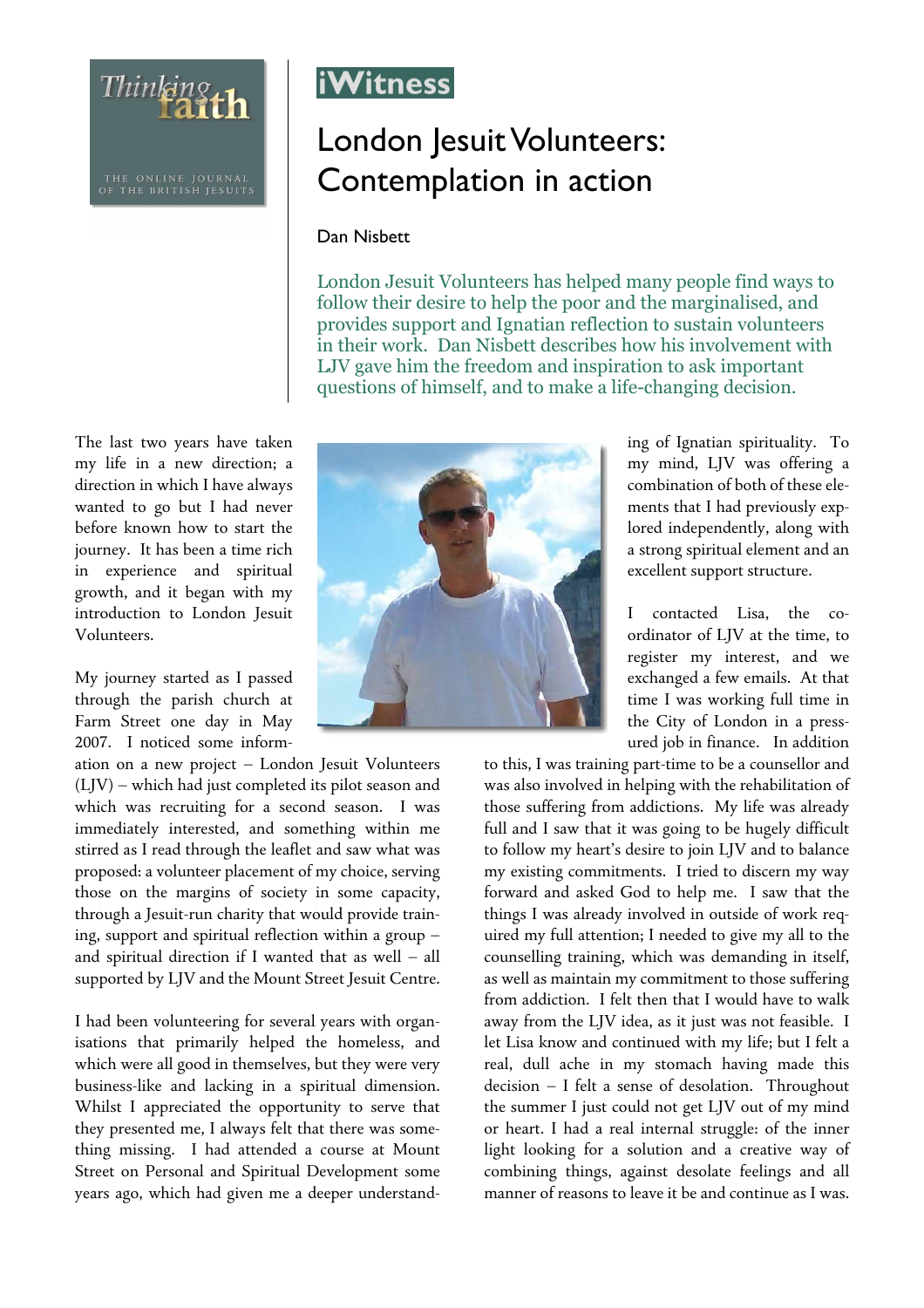When I realised that there was an offer of reduced hours at work, I got out a calculator, did the maths and realised that I could afford to have one day off each week: a day I could spend volunteering! And this is what I decided to do. I was filled with immense joy and satisfaction at this new routine, and found that I was easily able to adapt. I actually felt grateful for the opportunity to moderate my life a little; this in itself highlighted to me that I had more than I needed, and it challenged me to live life more simply, something I found extremely refreshing in these modern times of greed and excess.

Lisa and I met, and we started to look at some volunteer placements. We initially discerned that Sixty Plus, St John's Hospice or Time Together, in that order, would be good placements for me. But God had other ideas! I went away and prayed with these choices, I asked the Holy Spirit to show me where He wanted me to go, where the need was greatest. Time Together came to me, as I felt that the refugee was the person most in need: portrayed very poorly and inaccurately by the media, ostracised by the general public and offered little help by the state. I felt compelled to be involved with them, to accompany them. Lisa and I processed the application and we left it with God.

The LJV prayer groups stared to form and I found these a great source of prayerfulness and community. It was good to be amongst others who had the same ideals as I did. I met people who were volunteering at Time Together, as well as at a detention centre for refugees, in a prison for young offenders and with the homeless in London's West End, to name but a few. These early days brought different people together and the groups developed from there. Sister Ingrid became and continues to be the session leader of the group that I attend, which is increasingly fruitful and nourishing with each visit.

Unfortunately, Time Together had their funding suspended and they ceased to recruit new members of their team. So, we discerned where else I might go. I felt that the Spirit was calling me to St John's Hospice. Shortly before Christmas 2007, Lisa introduced me to the people at the hospice and I started to attend training. In my placement at St John's, I got to know many of the people at the hospice, including other volunteers who had joined the hospice independently. I could see how rich the LJV project was in comparison to the experiences of those volunteers: LJV was giving me the opportunity and organisation to literally be a contemplative in action. I have also appreciated the flexibility of being able to volunteer at a range of places in need, in keeping with the Ignatian spirit. Members of the LJV community are often asked to help out with various projects if they have a spare morning or afternoon, and there are always plenty of willing volunteers, people who want to go where the need is greatest.

My initial role at St John's was intended to be as a 'befriender'. However, due to administrative staff changes and red tape, starting this role became quite a cumbersome procedure, and so in the interim I was invited to help in other ways. I attended the house of a dying man to give him and his partner moral support; this was a profound experience, and I felt honoured to have been allowed into this most sacred space. We sat with them for an hour or so, much of it in prayerful silence, and we were able to offer love and compassion. It had a deep effect both on myself and on the volunteer co-ordinators who attended with me, and we spent time afterwards reflecting upon the experience in spiritual conversation.

I also helped St John's with some fundraising, a very humbling task I came to find. To be shunned by the crowds as you request alms for the hospice is no easy task, and it made me reflect upon many things. It helped me realise what a thankless task that is, and I now try to give my time to those engaged in such activities: a friendly face, a smile, a kind word – bread for the journey.

My involvement with LJV amplified my understanding of Ignatian spirituality: with the support of my group I was able to put the tools that it offers to great use in my own life. I began to use the prayer methods suggested by Ignatius in daily life. I began to reflect much more deeply on my life generally, and to look for God in all things: where was He moving me? What was He saying to me?

In Spring 2008, I began to really ask such questions of myself, and I found myself at a crossroads. I embraced the Ignatian idea of doing more of what gives you life and less of what drains you of life, and I left my job in the City, which was definitely doing the latter! As



London Jesuit Volunteers: Contemplation in action Dan Nisbett 30 March 2009